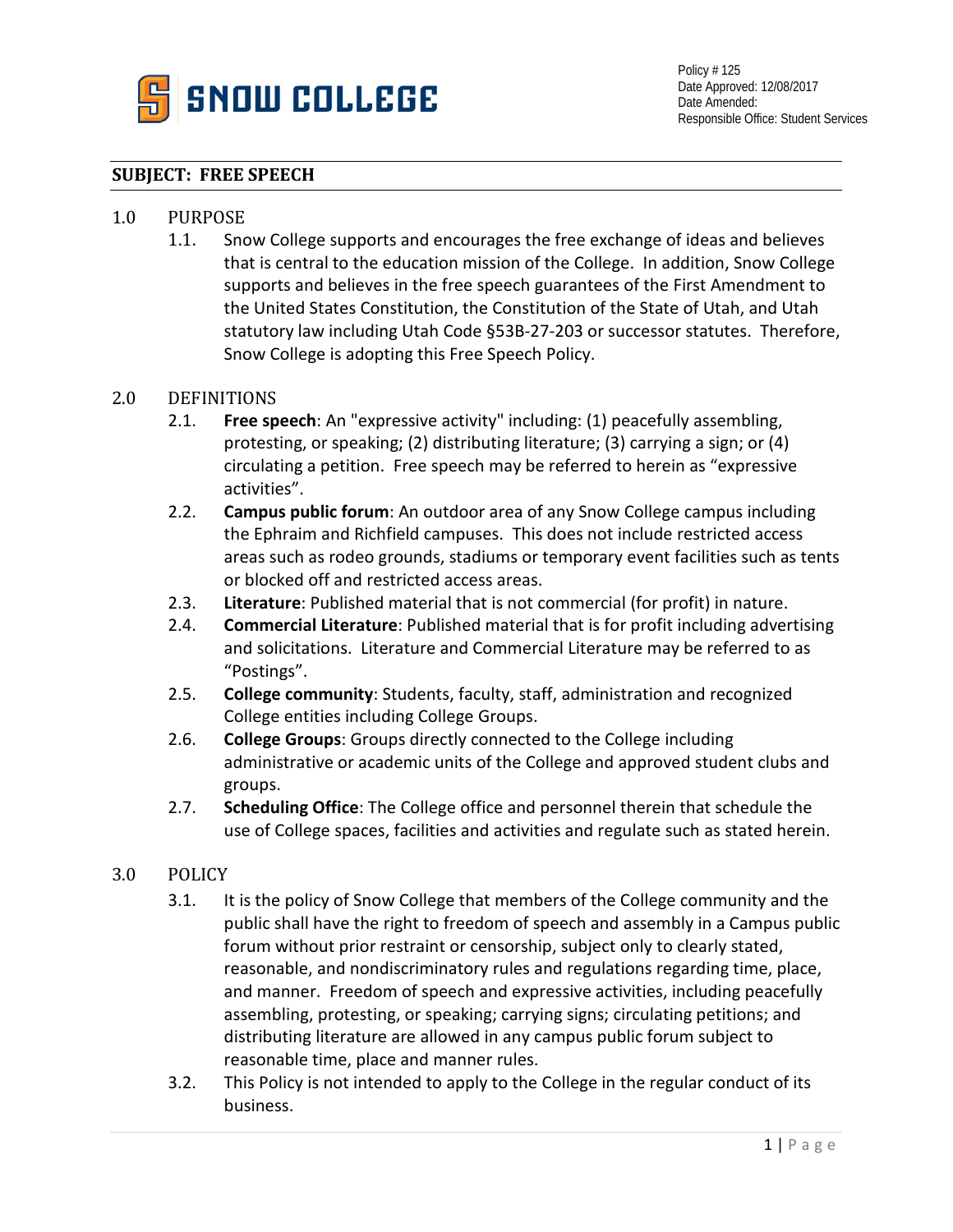

### 4.0 PROCEDURES

- 4.1. Time, Place, and Manner Rules
	- 4.1.1 The use of violence, or credible threats of violence, defamatory, obscene or other regulated speech, or harm or damage to persons or college or private property is strictly prohibited. Speakers may not carry open flames, weapons of any kind, ammunition, explosives, body armor, helmets, mace/pepper spray, masks, torches, and any other item identified by the College as increasing the risk of injury to persons.
	- 4.1.2 Expressive activities which infringe upon the rights of another person are prohibited.
	- 4.1.3 Expressive activities may not disrupt classes, other educational activities, College events, and other planned events. Because the main mission of the College is to teach, classes are given special consideration.
	- 4.1.4 Expressive activities may not obstruct the free flow of vehicular or pedestrian traffic on campus.
	- 4.1.5 Expressive activities may not use sound amplification except with prior approval by the Scheduling Office. The Scheduling Office will prepare and publish guidelines for approval of sound amplification. The guidelines shall include that sound amplification at a volume that does not disrupt or disturb classes, other educational activities, College events, and other planned events may be used at the Bell Tower at the Ephraim campus without written approval. In the event of competing uses of the Bell Tower priority shall be given to planned events of student government and then those that have obtained written approval. Except at the Bell Tower all other approvals must be in writing.
	- 4.1.6 Expressive activities may not block the entrances or exits to any campus building or facility.
	- 4.1.7 Spontaneous expressive activities, assemblies and demonstrations are permitted consistent with the time, place and manner rules.
	- 4.1.8 Planned expressive activities, assemblies and demonstrations must submit an event proposal to the Scheduling Office at least 2 business days prior to the event to guarantee consideration. Such events will be directed to an area consistent with the expected number of participants and general nature of the event (such as marches, use of amplified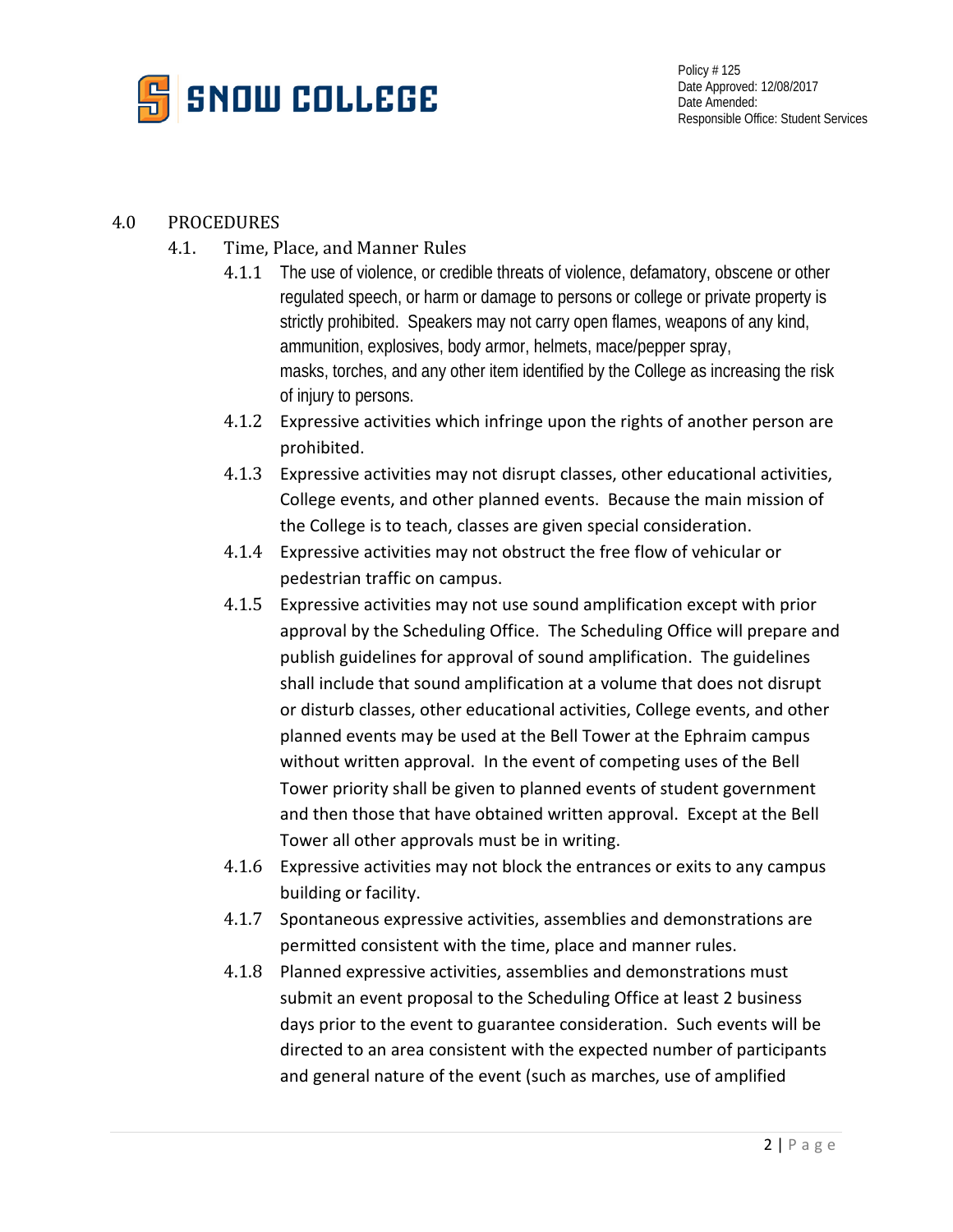

sound, requested use of tables or other items, etc.). The Scheduling Office will prepare and publish guidelines for approval of planned events.

- 4.1.9 Individuals and organizations are responsible for cleanup and for any cleanup costs resulting to the College from their activities including the distribution of literature.
- 4.1.10 The Scheduling Office will prepare and publish additional guidelines related to the time, place and manner of free speech. Such guidelines shall be narrowly tailored to serve a significant institutional interest; be based on published, content-neutral, and viewpoint-neutral criteria; and leave open ample alternative channels for communication.
- 4.1.11 Expressive activities as allowed by this Policy are limited to Campus public forums. College buildings, facilities, stadiums, or temporary event facilities such as tents or blocked off and restricted access areas are not Campus public forums and are not areas where expressive activities are allowed as a matter of right. Use of such spaces for any purpose is subject to the Facilities Use Policy.
- 4.2. Camping, Sleeping, and Structures
	- 4.2.1 Camping and overnight sleeping as expressive activities are not allowed on any College property. This includes using any part of the College property for living accommodation purposes such as overnight sleeping, making preparations for overnight sleeping, laying down bedding, storing personal belongings or erecting any tent or shelter.
	- 4.2.2 Permanent structures may not be erected on College property. Temporary structures—any object (other than objects such as handbills, signs, notices and posters, arm bands or personal attire) used in the process of expressing views or opinions including, but not limited to, lawn signs, tables (and other structures used to display materials), booths, billboards, banners, tents, awnings, shanties and other enclosures—may be erected by members of the College community to express their view or opinions. Such structures may deal with any subject matter including, but not limited to, expressions of positions and ideas on social or political topics. Structures must be removed at the end of each day. Prior to the erection of any structure, a permit from the Scheduling Office must be obtained. A permit shall be issued if the intended structure, including lawn signs**,** and uses made of them will not be an unreasonable safety hazard and will not impede the normal functions of the College; the structure does not block or impede entry to any building or interfere with normal pedestrian or vehicular traffic; and the proposed location of the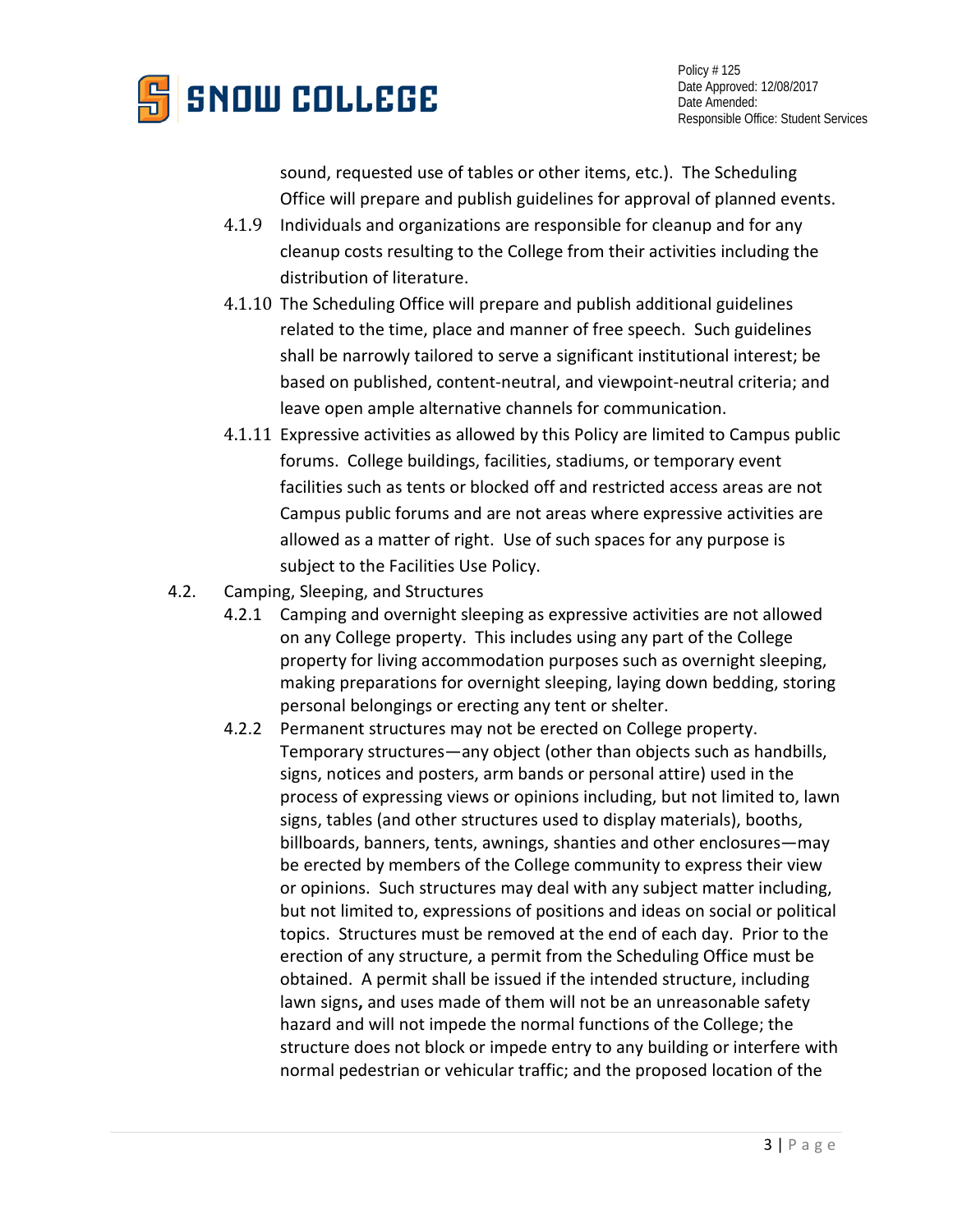

Policy # 125 Date Approved: 12/08/2017 Date Amended: Responsible Office: Student Services

structure does not inflict unreasonable damage upon landscaping or College property.

- 4.2.3 This provision is not intended to apply to sleeping as a non-free speech activity (such as in dormitories or activities) which shall be regulated by the College in the normal course of its business.
- 4.3. Posting and Distributing Literature
	- 4.3.1 Literature may be posted on campus by members of the College community on outdoor bulletin boards designated for College community use. Commercial literature and postings by those outside the College Community are allowed only with written permission from the Scheduling Office and a fee may be charged and limits placed on location. Postings may not be made on trees, light posts, vehicles parked on campus, buildings, or any other structure other than the officially designated bulletin boards. Postings must have a visible posting date and approval stamp and can only be posted for 14 days except with the written permission of the Scheduling Office according to their published guidelines. Postings that exceed the limit will be removed at regular intervals.
	- 4.3.2 Literature may be posted in building interiors of any College building only by members of the College community for official College purposes. Official College purposes include notice of recognized College group meetings, notices by College entities of official activities, notices by student government, and departmental or division postings by faculty, staff or administration on bulletin boards maintained for those purposes. As necessary and after consultation with relevant College personnel the Scheduling Office may label billboards to designate official uses.
	- 4.3.3 The Scheduling Office shall publish rules and regulations governing the outdoor posting of Literature or Commercial Literature. The regulations may include a schedule of fees and limitations upon the areas in which the posting of Commercial Literature or postings by non-members of the College community may take place.
	- 4.3.4 Literature may be distributed on campus in connection with free speech activities. Literature to be distributed may not be commercial in nature. Literature may not be forced on any person.
	- 4.3.5 Individuals and organizations are responsible for the content of their written materials posted or distributed on campus. They are also responsible to be aware of laws concerning defamation, obscenity, and truth in advertising, such materials may be removed or prohibited. They are responsible to clean up discarded literature.